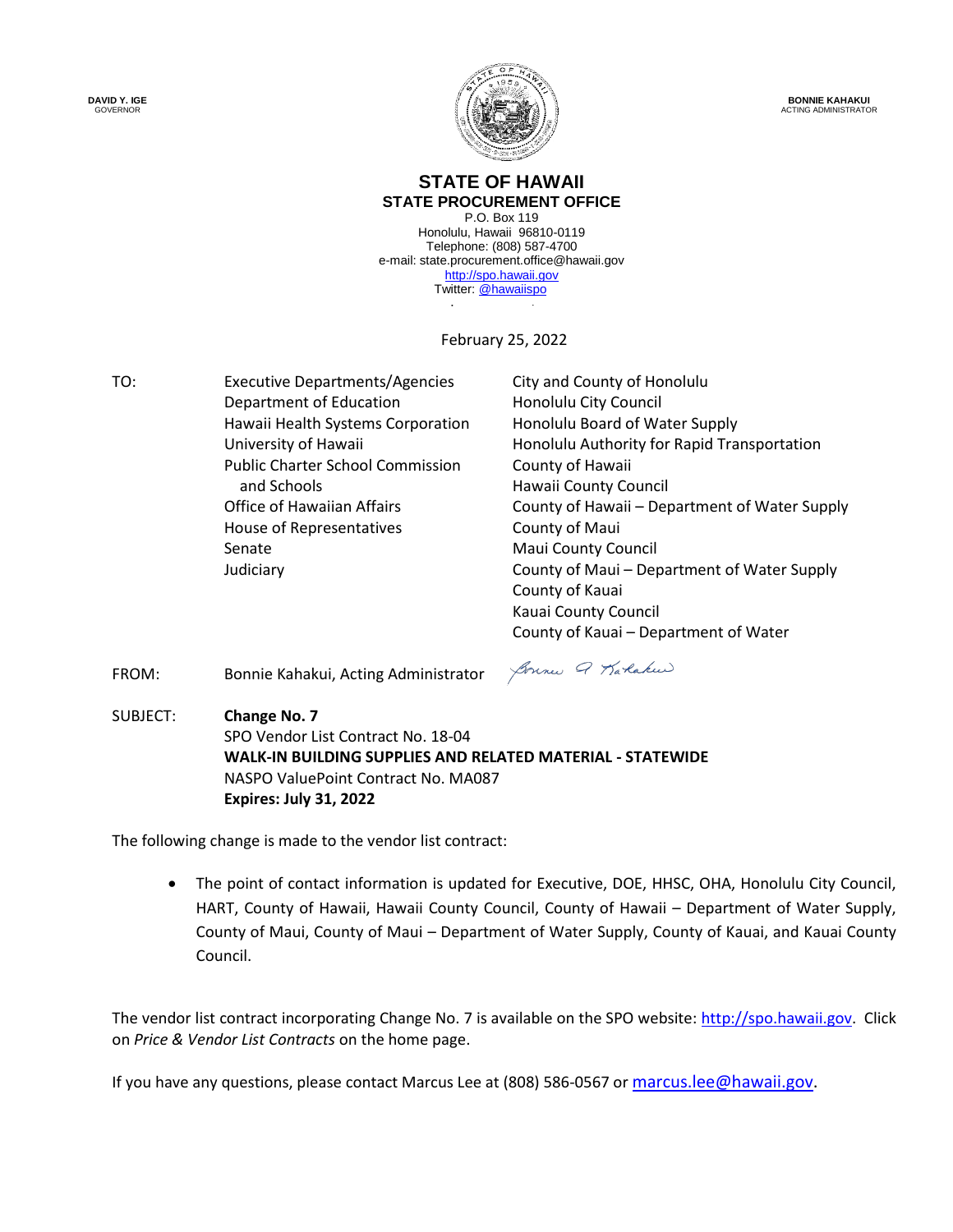# **WHERE TO FIND**

| Contractor, Compliance, PCard, Purchase Order, Payments, GET and County Surcharge 4 |  |
|-------------------------------------------------------------------------------------|--|
|                                                                                     |  |
|                                                                                     |  |
|                                                                                     |  |
|                                                                                     |  |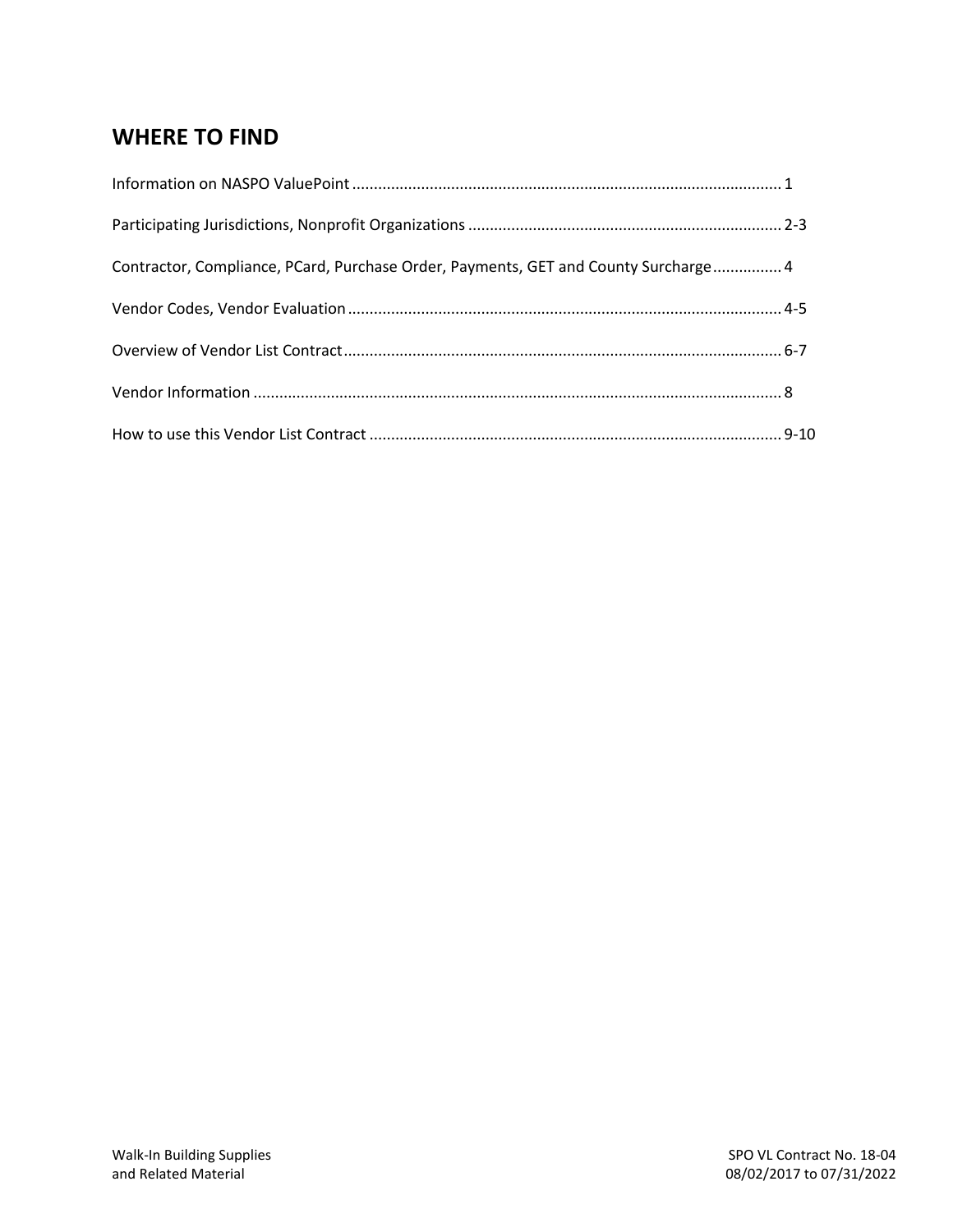## **STATE OF HAWAII STATE PROCUREMENT OFFICE**

**SPO Vendor List Contract No. 18-04** Includes Change No. 7 Effective: 02/25/2022

#### **THIS SPO PRICE/VENDORLISTCONTRACT IS FOR AUTHORIZED BUSINESS ONLY**

### **NASPO VALUEPOINT WALK-IN BUILDING SUPPLIES AND RELATED MATERIAL - STATEWIDE** (NASPO ValuePoint Contract No. MA087) **August 2, 2017 to July 31, 2022**

#### **INFORMATION ON NASPO VALUEPOINT**

The NASPO ValuePoint Cooperative Purchasing Organization, formerly Western States Contracting Alliance (WSCA) - National Association of State Procurement Officials (NASPO), is a multi-state contracting consortium of state governments, including local governments, of which the State of Hawaii is a member. NASPO ValuePoint Purchasing Organization, LLC seeks to achieve price discounts by combining the requirements of multi-state governmental agencies, and cost-effective and efficient acquisition of quality products and services.

The State of Utah is the current lead agency and contract administrator for the NASPO ValuePoint Walk-In Building Supplies and Related Material contract. A request for competitive sealed proposals was issued on behalf of NASPO ValuePoint Cooperative Purchasing Organization, LLC and a contract was awarded to one qualified Contractor. The State of Hawaii has signed a Participating Addendum with the Contractor. The Walk-In Building Supplies and Related Material contract allows participating jurisdictions/agencies to walk-in to the store and obtain a percentage off retail.

For additional information on this contract, visit the NASPO ValuePoint website at [https://www.naspovaluepoint.org/portfolio/walk-in-building-supplies-2017-2022/.](https://www.naspovaluepoint.org/portfolio/walk-in-building-supplies-2017-2022/)

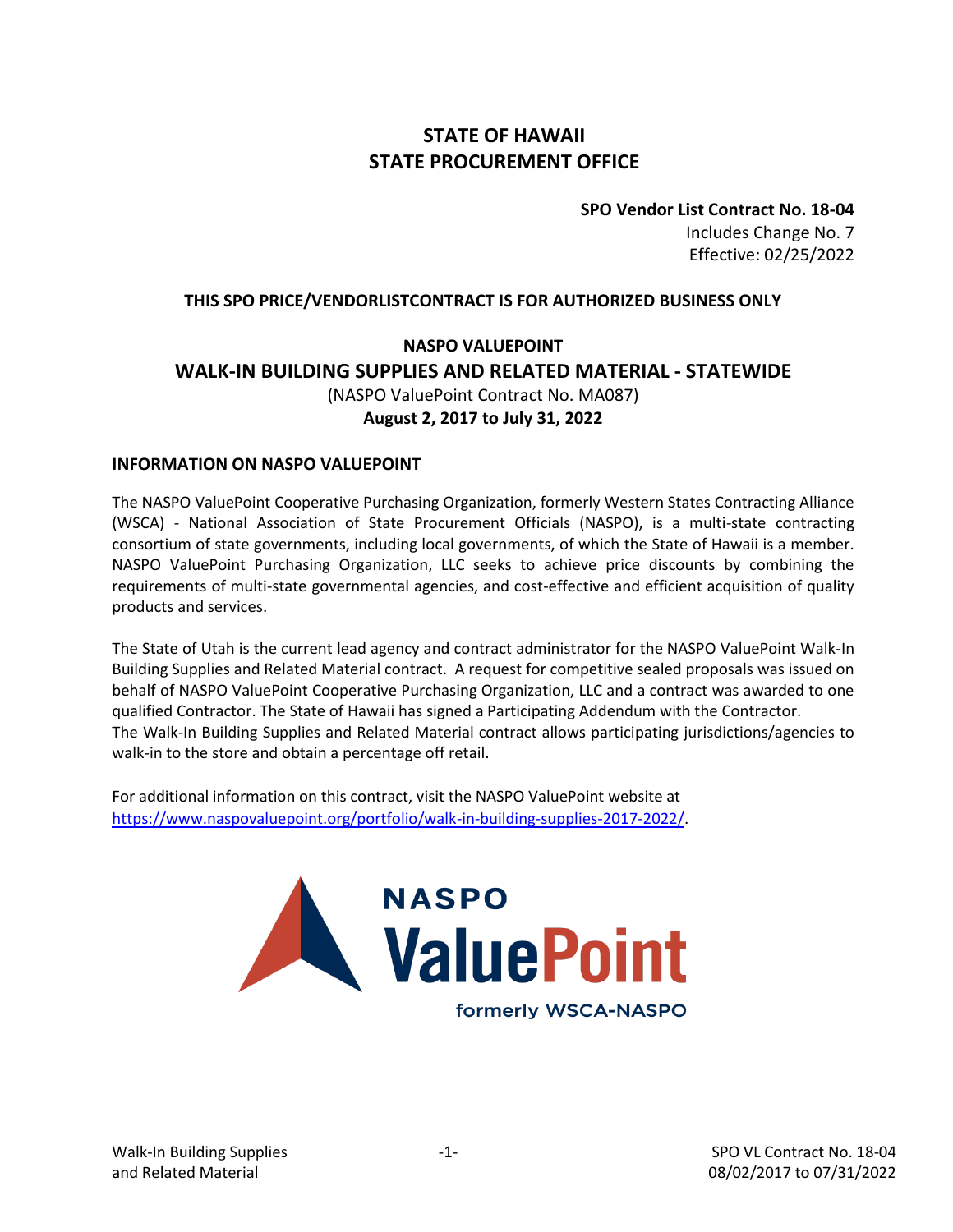**PARTICIPATING JURISDICTIONS** listed below have signed a memorandum of agreement with the SPO and are authorized to utilize this vendor list contract:

| <b>Executive Department/Agencies</b>                | City & County of Honolulu (C&C of Honolulu)        |
|-----------------------------------------------------|----------------------------------------------------|
| Department of Education (DOE)                       | Honolulu City Council                              |
| Hawaii Health Systems Corporation (HHSC)            | Honolulu Board of Water Supply                     |
| University of Hawaii (UH)                           | Honolulu Authority for Rapid Transportation (HART) |
| <b>Public Charter School Commission and Schools</b> | County of Hawaii                                   |
| Office of Hawaiian Affairs (OHA)                    | Hawaii County Council                              |
| House of Representatives (House)                    | County of Hawaii - Department of Water Supply      |
| Senate                                              | County of Maui                                     |
| Judiciary                                           | Maui County Council                                |
|                                                     | County of Maui - Department of Water Supply        |
|                                                     | County of Kauai                                    |
|                                                     | Kauai County Council                               |
|                                                     | County of Kauai - Department of Water              |

The participating jurisdictions are not required but may purchase from this vendor list contract, and request for exception from the contract is not required. Participating jurisdictions are allowed to purchase from other contractors; however, HRS chapter 103D and the procurement rules apply to purchases by using the applicable method of procurement and its procedures, such as small purchases or competitive sealed bidding. The decision to use this contract or to solicit pricing from other sources is at the discretion of the participating jurisdiction.

POINTS OF CONTACT. Questions regarding the products, ordering, pricing and status should be directed to the Contractor(s).

| <b>Jurisdiction</b>                                              | <b>Name</b>              | Phone    | <b>FAX</b> | E-mail                              |
|------------------------------------------------------------------|--------------------------|----------|------------|-------------------------------------|
| Executive                                                        | Marcus Lee               | 586-0567 | 586-0570   | marcus.lee@hawaii.gov               |
| <b>DOE</b>                                                       | <b>Procurement Staff</b> | 675-0130 | 675-0133   | G-OFS-DOE-Procurement@k12.hi.us     |
| HHSC                                                             | Nancy Delima             | 359-0994 |            | ndelima@hhsc.org                    |
| <b>OHA</b>                                                       | Christopher Stanley      | 594-1833 | 594-1865   | chriss@oha.org                      |
| UH                                                               | Karlee Hisashima         | 956-8687 | 956-2093   | karlee@hawaii.edu                   |
| <b>Public Charter</b><br><b>School Commission</b><br>and Schools | Danny Vasconcellos       | 586-3775 | 586-3776   | danny.vasconcellos@spcsc.hawaii.gov |
| House                                                            | Brian Takeshita          | 586-6423 | 586-6401   | takeshita@capitol.hawaii.gov        |
| Senate                                                           | Carol Taniguchi          | 586-6720 | 586-6719   | c.taniguchi@capitol.hawaii.gov      |

Procurement questions or concerns may be directed as follows: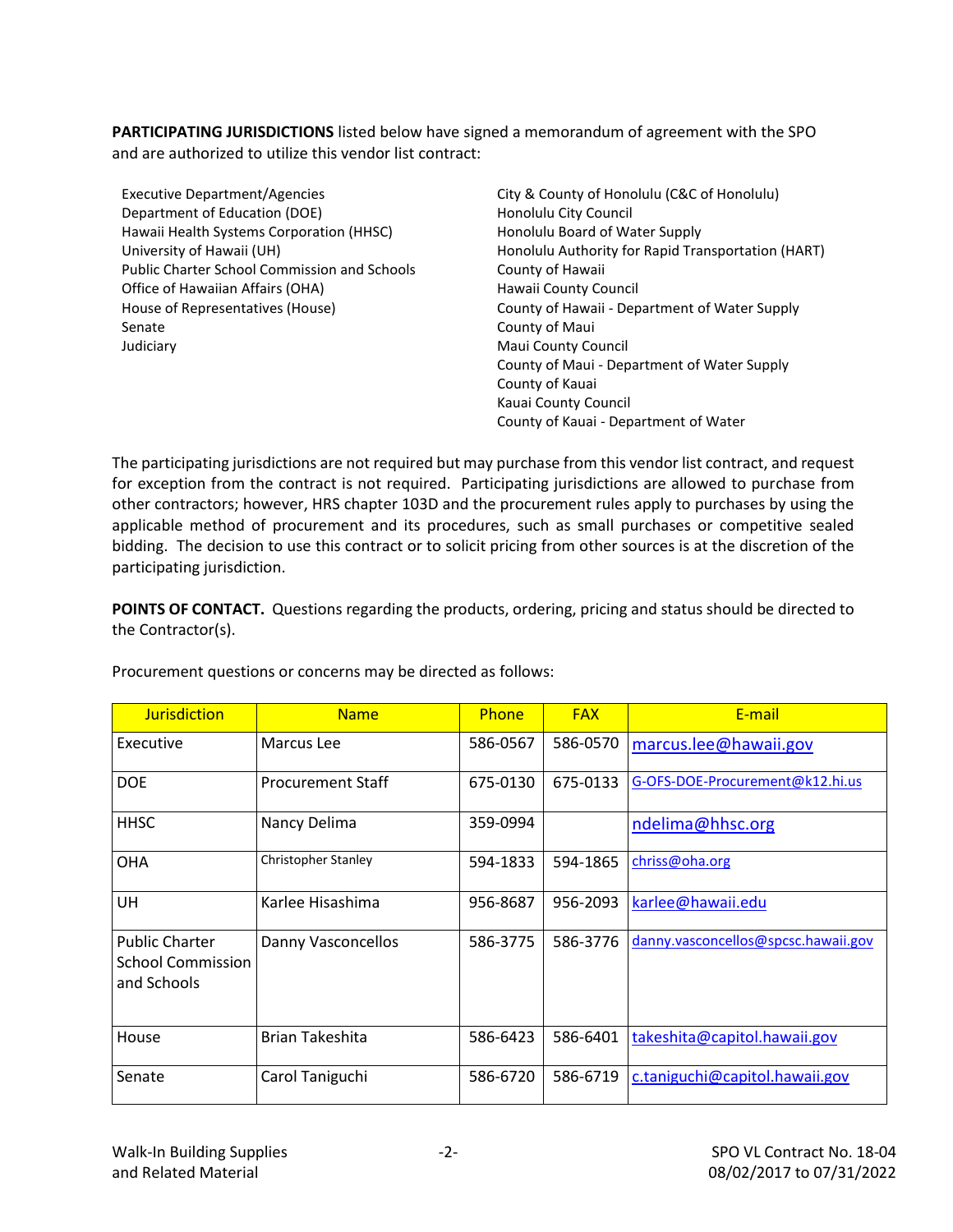| <b>Jurisdiction</b>                                     | <b>Name</b>                   | Phone    | <b>FAX</b> | E-mail                          |
|---------------------------------------------------------|-------------------------------|----------|------------|---------------------------------|
| Judiciary                                               | <b>Tritia Cruz</b>            | 538-5805 | 538-5802   | tritia.l.cruz@courts.hawaii.gov |
| C&C of Honolulu                                         | <b>Procurement Specialist</b> | 768-5535 | 768-3299   | bfspurchasing@honolulu.gov      |
| Honolulu City                                           | Kendall Amazaki, Jr.          | 768-5084 |            | kamazaki@honolulu.gov           |
| Council                                                 | Nanette Saito                 | 768-5085 | 768-5011   | nsaito@honolulu.gov             |
| Honolulu Board of<br><b>Water Supply</b>                | <b>Procurement Office</b>     | 748-5071 |            | fn procurement@hbws.org         |
| <b>HART</b>                                             | Dean Matro                    | 768-6246 |            | dean.matro@honolulu.gov         |
| County of Hawaii                                        | Diane Nakagawa                | 961-8440 |            | Diane.Nakagawa@hawaiicounty.gov |
| Hawaii County<br>Council                                | Diane Nakagawa                | 961-8440 |            | Diane.Nakagawa@hawaiicounty.gov |
| County of Hawaii-                                       | Ka'iulani L. Matsumoto        | 961-8050 | 961-8657   | kmatsumoto@hawaiidws.org        |
| Department of<br><b>Water Supply</b>                    |                               | ext. 224 |            |                                 |
| County of Maui                                          | Jared Masuda                  | 463-3816 |            | jared.masuda@co.maui.hi.us      |
| Maui County<br>Council                                  | Marlene Rebugio               | 270-7838 |            | marlene.rebugio@mauicounty.us   |
| County of Maui-<br>Department of<br><b>Water Supply</b> | Kenneth L. Bissen             | 270-7684 | 270-7136   | ken.bissen@co.maui.hi.us        |
| County of Kauai                                         | Ernest Barreira               | 241-4295 | 241-6297   | ebarreira@kauai.gov             |
| Kauai County                                            | Codie Tabalba                 | 241-4193 | 241-6349   | ctabalba@kauai.gov              |
| Council                                                 | <b>Scott Sato</b>             | 241-4810 | 241-6349   | ssato@kauai.gov                 |
| County of Kauai-<br>Department of<br>Water              | Marcelino Soliz               | 245-5470 | 245-5813   | msoliz@kauaiwater.org           |

**USE OF THIS VENDOR LIST CONTRACT BY NONPROFIT ORGANIZATIONS.** Pursuant to HRS §103D-804, nonprofit organizations with current purchase of service contracts (HRS Chapter 103F) have been invited to participate in the SPO price and vendor list contracts.

A listing of these nonprofit organizations is available at the SPO website: [http://spo.hawaii.gov.](http://spo.hawaii.gov/) Click on *For Vendors > Non-Profits > Cooperative Purchasing Program > View the list of qualifying nonprofits eligible to participate in cooperative purchasing.*

If a nonprofit wishes to purchase from an SPO price or vendor list contract, the nonprofit must obtain approval from each Contractor (participation must be mutually agreed upon, for example). A Contractor may choose to deny participation by a nonprofit. However, if a nonprofit and Contractor mutually agree to this arrangement,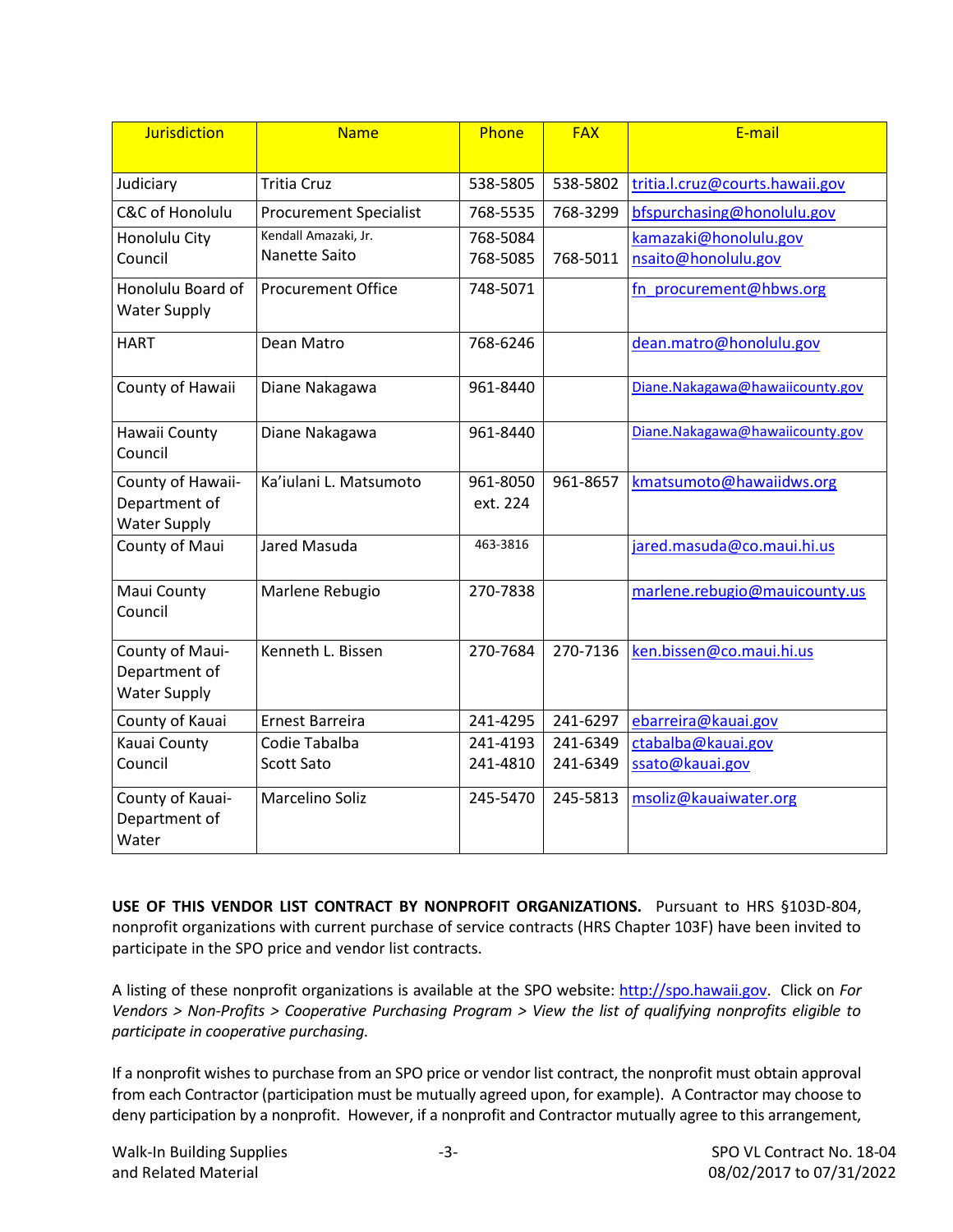it is understood that the nonprofit will retain its right to purchase from other than an SPO price list or vendor list contract vendor(s)

**CONTRACTOR.** The following contractor is authorized to provide Walk-In Building Supplies and Related Material, Carpentry Supplies, and Home Improvement Supplies. They have signed a Master Agreement with the State of Utah and a Participating Addendum with the Hawaii State Procurement Office.

Lowe's Companies, Inc. DBA: Lowe's Home Centers, LLC

**COMPLIANCE PURSUANT TO HRS §103D-310(c).** Prior to awarding this contract, the SPO verified compliance of the Contractor(s) named in the SPO Vendor List Contract No. 18-04. *No further compliance verification is required prior to issuing a contract, purchase order or pCard payment when utilizing this contract.*

**PURCHASING CARD (pCard)**. All purchases will be through pCard for this contract.

**PURCHASE ORDERS** shall not be used for this contract.

**SPO VL CONTRACT NO. 18-04 AND NASPO VALUEPOINT CONTRACT NO. MA087** shall be notated on the appropriate transaction document.

**PAYMENTS** are to be made to the Contractor(s) remittance address. HRS §103-10 provides that the State shall have thirty (30) days after receipt of invoice or satisfactory completion of contract to make payment. Payments will be made via pCard.

**STATE GENERAL EXCISE TAX (GET) AND COUNTY SURCHARGE** shall not exceed the following rates if seller elects to pass on the charges to its customers.

| <b>COUNTY</b>                      | <b>COUNTY</b>    | <b>STATE GET</b> | <b>MAX PASS-ON</b> | <b>EXPIRATION DATE OF</b>      |
|------------------------------------|------------------|------------------|--------------------|--------------------------------|
|                                    | <b>SURCHARGE</b> |                  | <b>TAX RATE</b>    | <b>SURCHARGE</b><br><b>TAX</b> |
|                                    | <b>TAX RATE</b>  |                  |                    | <b>RATE</b>                    |
| <b>C&amp;C OF HONOLULU</b>         | 0.50%            | 4.0%             | 4.7120%            | 12/31/2030                     |
| <b>HAWAII</b>                      | 0.50%            | 4.0%             | 4.7120%            | 12/31/2030                     |
| <b>COUNTY</b><br><b>OF</b><br>MAUI | 0.0%             | 4.0%             | 4.1666%            | No county surcharge            |
| (including Molokai and             |                  |                  |                    |                                |
| Lanai)                             |                  |                  |                    |                                |
| <b>KAUAI</b>                       | 0.50%            | 4.0%             | 4.7120%            | 12/31/2030                     |

The GET or use tax and county surcharge may be added to the invoice as a separate line item and shall not exceed the current max pass-on tax rate(s) for each island.

County surcharges on state general excise (GE) tax or Use tax may be visibly passed on but is not required. For more information on county surcharges and the max pass-on tax rate, please visit the Department of Taxation's website at [http://tax.hawaii.gov/geninfo/countysurcharge.](http://tax.hawaii.gov/geninfo/countysurcharge)

**VENDOR CODES** for annotation on purchase orders are obtainable from the *Alphabetical Vendor Edit Table* available at your department's fiscal office. Agencies are cautioned that the remittance address on an invoice may be different from the address of the vendor code annotated on the purchase order.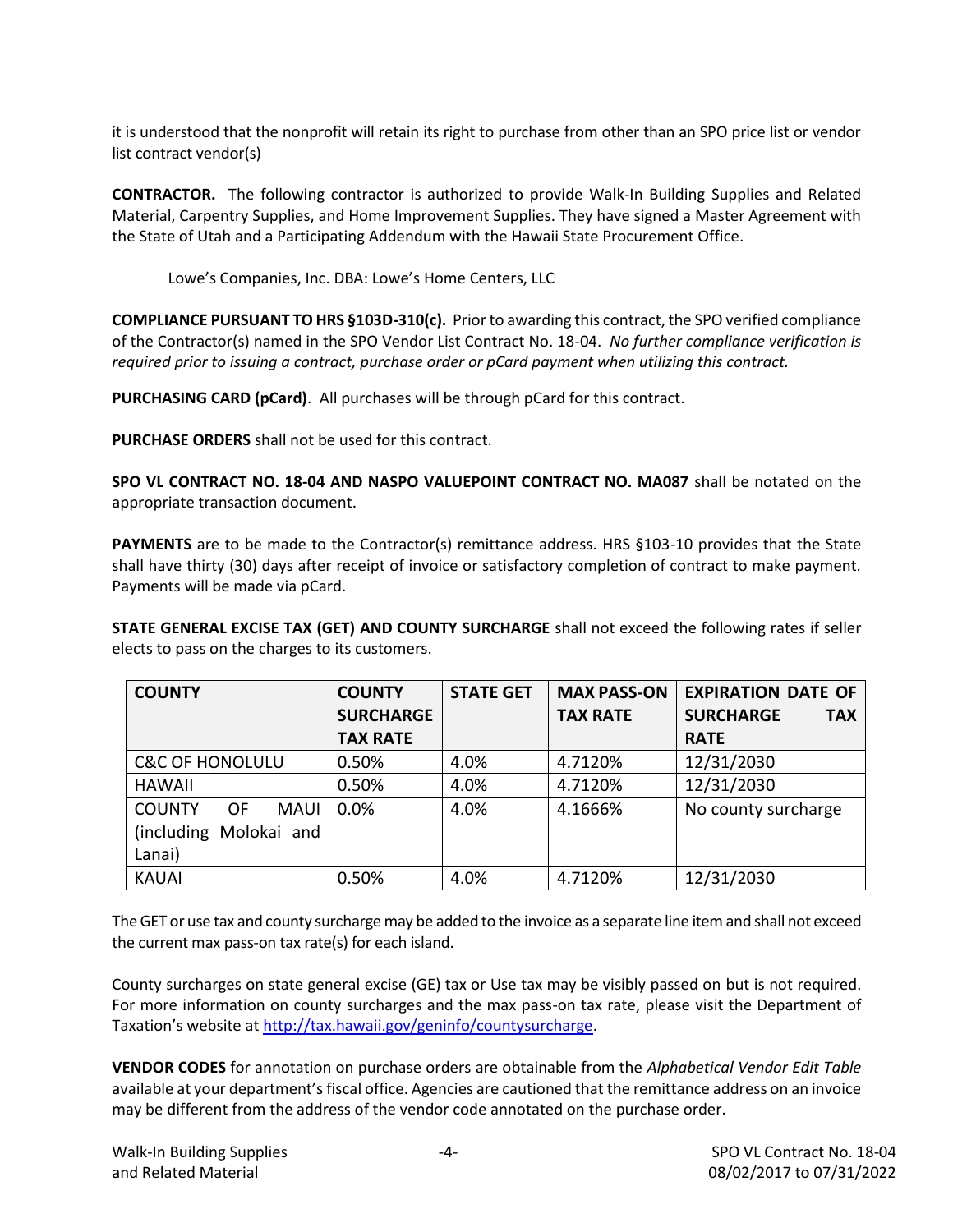**VENDOR AND PRODUCT EVALUATION** form SPO-012, for the purpose of addressing concerns on this vendor list contract, is available to the agencies at the SPO website: [http://spo.hawaii.gov.](http://spo.hawaii.gov/) Click on *Forms* on the home page.

PRICE OR VENDOR LIST CONTRACT AVAILABLE ON THE INTERNET at the SPO website: [http://spo.hawaii.gov.](http://spo.hawaii.gov/) Click on *Price & Vendor List Contracts* on the home page.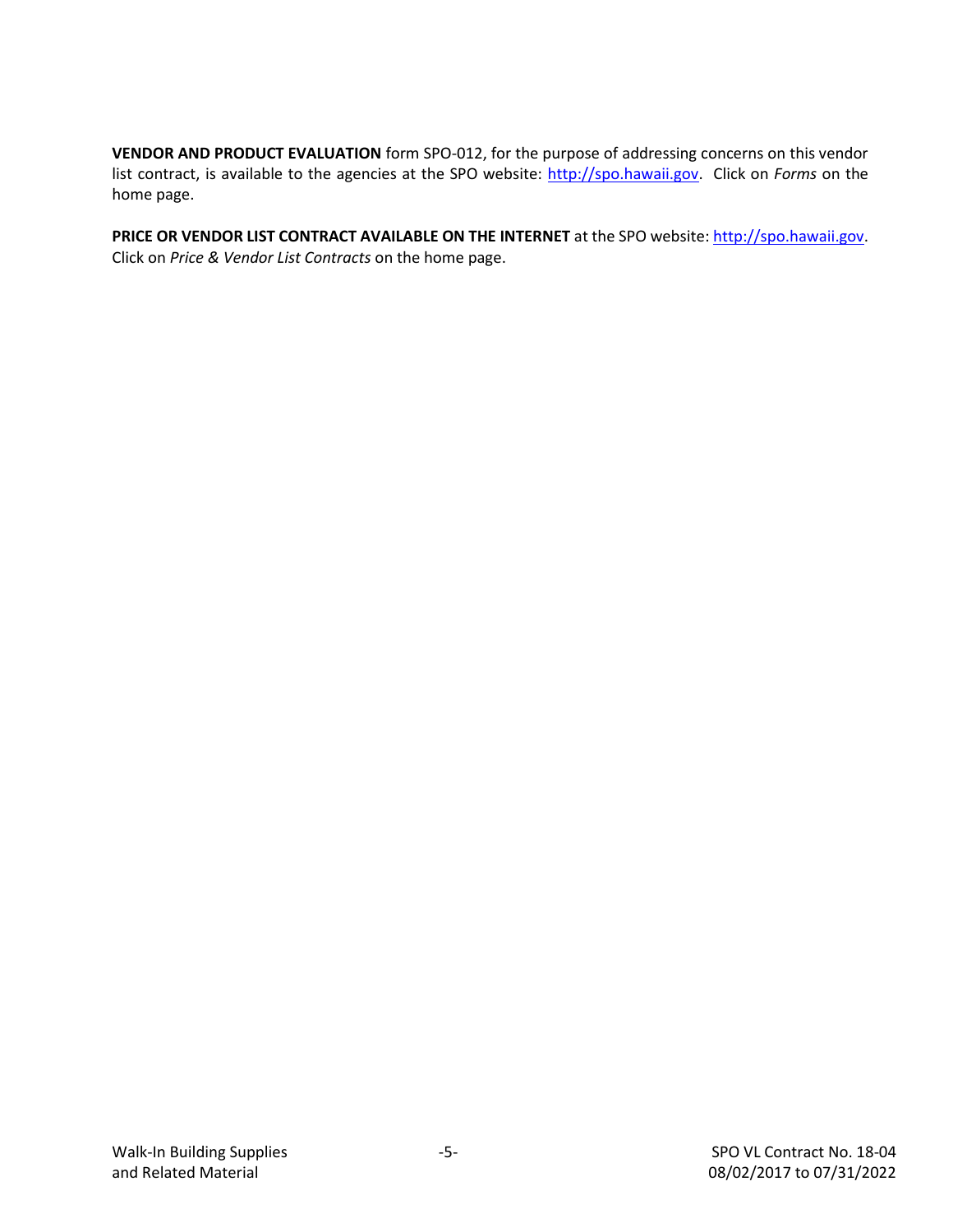#### **OVERVIEW OF VENDOR LIST CONTRACT:**

This NASPO ValuePoint contract allows agencies to place orders by phone, fax or by walking in-store. Purchased items can be carried-out after payment, picked-up via will-call, or delivered. Agencies will need to show their Lowe's Government Contract Key-fob upon checkout to receive a 7% point-of-sale discount, which will be reflected on the cash register receipt.

Any promotional items will not receive the 7% discounts on the same item.

- The discount will apply to on everyday low price (regular price) items.
- The receipt will read "Minimum Retail Price Applied To This Item" to show it was on promotion
- Item 155670 will show on store receipts to show a key fob was scanned and making the purchase.

Volume discounts under the Quote Support Program (QSP) are available for purchases over \$1,500. Contact the ProServices Desk at the local store to obtain volume discount quotes. Contract shall not be used for personal benefit.

Note: Purchases through Lowes.com are not eligible for Contract Savings Key-fob discounts. Purchases through www.lowesforpros.com are eligible.

This contract includes all items within the store. Items include but not limited to appliances, electrical tools/supplies, exterior finish materials, fasteners, hand tools, interior finish materials, lighting, ballast/fixtures, material handling, outdoor garden supplies and equipment, paint and accessories, plumbing tools/supplies, power tools (corded and cordless), power sources/accessories, and miscellaneous.

| Category                         | Description                                                                                                                                                                                                                                                                                                                                                                                                                              |
|----------------------------------|------------------------------------------------------------------------------------------------------------------------------------------------------------------------------------------------------------------------------------------------------------------------------------------------------------------------------------------------------------------------------------------------------------------------------------------|
| Appliances                       | Large appliances: Refrigerators, washers, dryers, dishwashing machines,<br>stoves, cooktops, range hoods, microwave ovens, disposals, trash<br>compactors, filters and parts                                                                                                                                                                                                                                                             |
| Electrical Tools/Supplies        | Wire, connectors, hand tools, rough in material, work boxes, conduit                                                                                                                                                                                                                                                                                                                                                                     |
| <b>Exterior Finish Materials</b> | Lumber (dimensional and timber), millwork, roofing, siding, plywood,<br>paneling, hardwood, trim, molding, fencing, decking, gates, brick, block,<br>doors, windows, bagged goods (concrete, mortar, sand, or asphalt), drywall,<br>rebar, acoustical tiles, rain gutters, garage door openers, insulation                                                                                                                               |
| <b>Fasteners</b>                 | Fasteners (nuts/bolts, screws, washers, rivets, nails), builders hardware<br>(hinges, gate hardware, barrel bolts/hasp, corner braces, shelf brackets,<br>closet hardware, springs), threaded rod/steel shapes, anchors, padlocks,<br>lock sets, wheels, casters, ball bearings, rope, chain, metal stock, dry cell<br>batteries, fire extinguishers, signs, cabinet hardware, mail boxes, safes, drop<br>boxes, weatherization products |
| <b>Hand Tools</b>                | Hand tools, including accessories, automotive type tools, welding<br>equipment, testing and measuring tools, work benches, tool cabinets,<br>ladders, wrenches, screw drivers, socket sets, carpenter tools                                                                                                                                                                                                                              |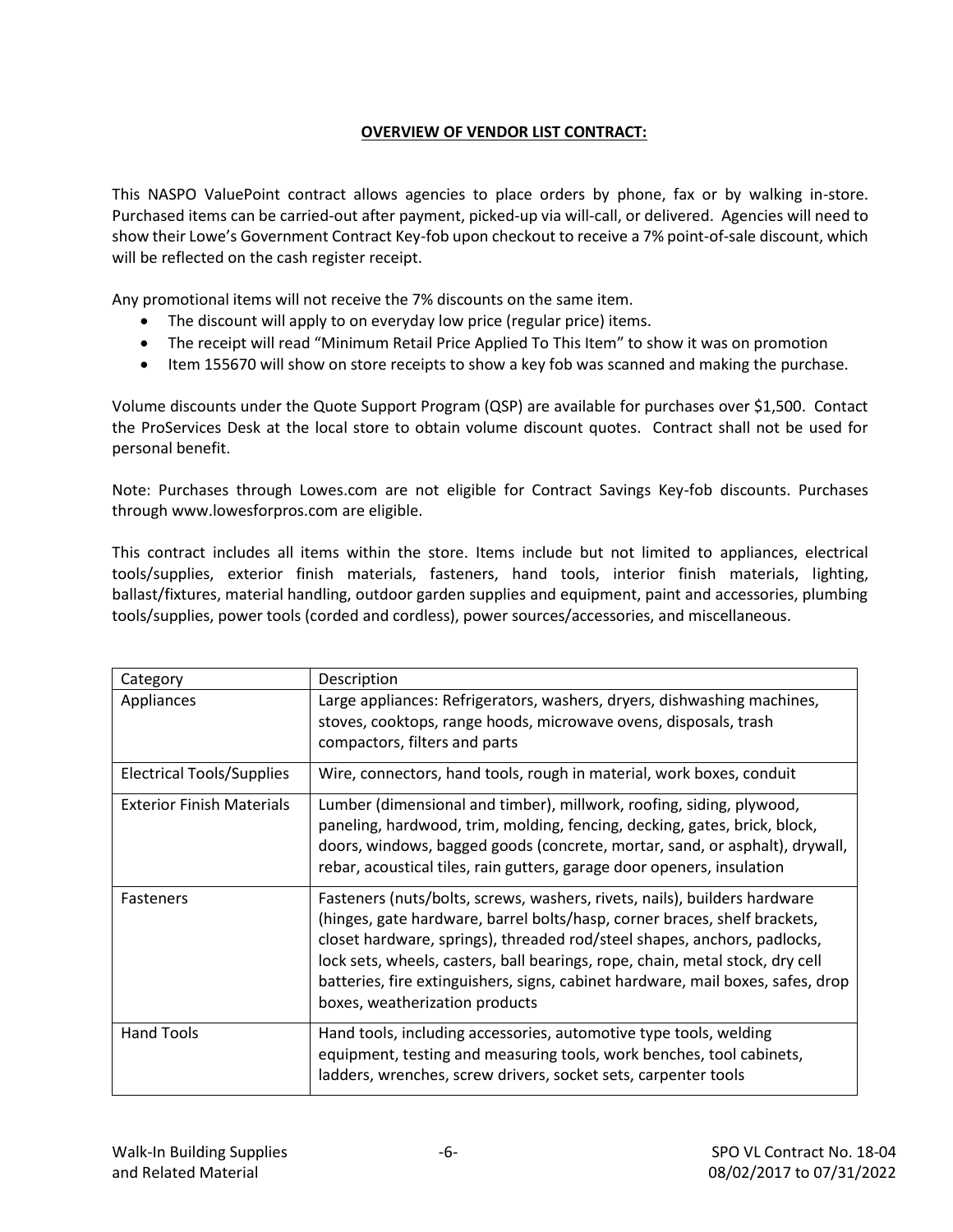| <b>Interior Finish Materials</b>                | Kitchen cabinets, bath vanities, countertops, medicine cabinets, mirrors,<br>shelving, doors, trim, paneling                                                                                                                                                                                                                                                                                                                                                                                                                                                                                                                                                |
|-------------------------------------------------|-------------------------------------------------------------------------------------------------------------------------------------------------------------------------------------------------------------------------------------------------------------------------------------------------------------------------------------------------------------------------------------------------------------------------------------------------------------------------------------------------------------------------------------------------------------------------------------------------------------------------------------------------------------|
| Lighting, Ballast/Fixtures                      | Light bulbs, indoor/outdoor fixtures, parts                                                                                                                                                                                                                                                                                                                                                                                                                                                                                                                                                                                                                 |
| <b>Material Handling</b>                        | Lowe's delivery, parcel ship, store pick up                                                                                                                                                                                                                                                                                                                                                                                                                                                                                                                                                                                                                 |
| <b>Outdoor Garden Supplies</b><br>and Equipment | Lawn and landscape equipment (gasoline and electric), shovels, rakes, axes,<br>hoes, hoses, nozzles, insect control, herbicides, fertilizers, plants, trees,<br>sprinklers/irrigation equipment and supplies, and all ancillary supplies,<br>tools, pool chemicals, tools, timers, pump/motor units, vacuum equipment,<br>patio furniture, parts                                                                                                                                                                                                                                                                                                            |
| <b>Paint and Accessories</b>                    | All types of paints and coatings, wall paper, caulking, spray equipment,<br>aerosol paints, pressure washers, sand blasters, finishes, abrasives, epoxy,<br>cleaners, drywall supplies, tarps, compounds, adhesives, accessories.                                                                                                                                                                                                                                                                                                                                                                                                                           |
| <b>Plumbing Tools/Supplies</b>                  | Equipment, parts, piping and fittings, water heaters, disposals, pneumatic<br>piping, filters, commodes, sinks, bathtubs, showers, shower doors, faucets,<br>water conditioning equipment, water dispensing equipment, salts                                                                                                                                                                                                                                                                                                                                                                                                                                |
| Power Tools (corded and<br>cordless)            | Hand-held (electric, battery, or pneumatic operated), including accessories,<br>automotive type tools, welding equipment, testing and measuring tools,<br>carts and hand trucks, work benches, tool cabinets                                                                                                                                                                                                                                                                                                                                                                                                                                                |
| Power<br>Sources/Accessories                    | Electric or gas operated, mobile or stationary, bench or floor mounted,<br>including accessories, and all ancillary supplies and components.                                                                                                                                                                                                                                                                                                                                                                                                                                                                                                                |
| Miscellaneous                                   | Shelving (metal or wood composite), safety and emergency equipment, first<br>aid supplies, conditioning salt, scaffolding (purchased, packaging supplies,<br>communication supplies, , office products, glass cutting, pipe threading,<br>planning services (flooring and cabinet), special orders, flooring and window<br>coverings including vinyl plank, VCT, vinyl tile, ceramic tile, hardwood, carpet<br>tile, carpet and cove base; blinds, shades, screens, window glass, mirrors,<br>cleaners, soaps, waxes, strippers, polishes, vacuums, brooms, mops, buckets,<br>gloves, carts, paper goods, and all ancillary supplies, tools and components. |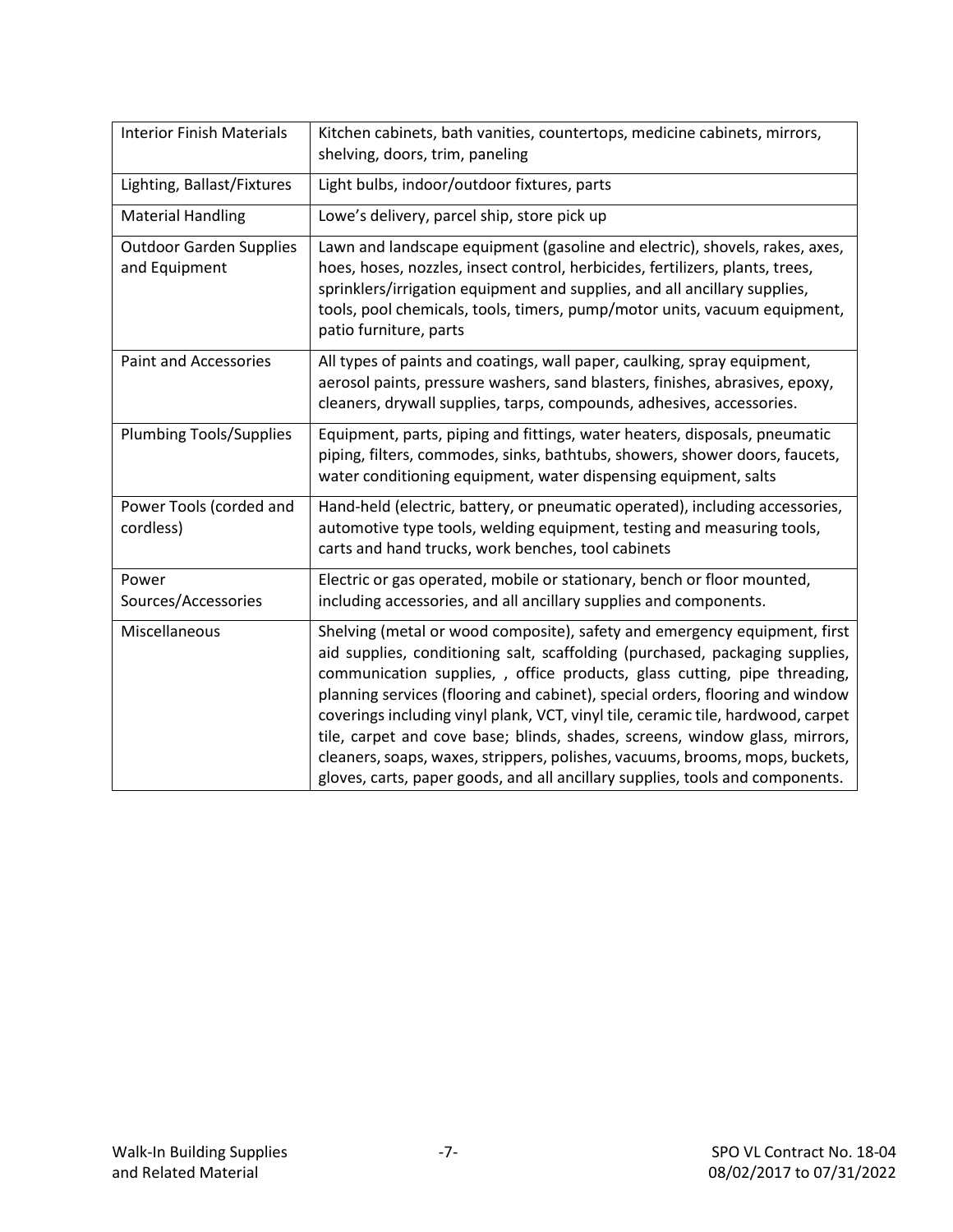#### **Vendor: LOWE'S COMPANIES, INC. DBA: LOWE'S HOME CENTERS, LLC**

**Business Addresses:**

**Iwilei (Store #2336)**

411 Pacific St. Honolulu, HI 96817 Ph: 528-9370 Fax: 528-9371 Hours: M-SU: 5:00 AM – 10:00 PM

**Kona (Store #1561)**

75-5677 Hale Kapili St. Kailua Kona, HI 96740 Ph: 331-3470 Fax: 331-3471 Hours: M – SA: 6:00 AM – 9:00 PM SU: 7:00 AM – 8:00 PM

**Waipahu (Store #0119)**

94-805 Lumiaina St. Waipahu, HI 96797 Ph: 676-8381 Fax: 676-5381 Hours: M-SA: 6:00 AM – 10:00 PM SU: 7:00 AM – 9:00 PM

**Kahului (Store #0021)** 270 Dairy Rd., Building A Kahului, HI 96732 Ph: 873-0383 Fax: 873-0133 Hours: M – SA: 6:00 AM – 9:00 PM SU: 7:00 AM – 8:00 PM

#### **Remittance Addresses:**

In Store: Pay at checkout

**Lowe's Government Contract Card (Key-Fob):**

Register to receive discount Key-fobs: <http://www.lowesforpros.com/NASPO>

**Discount:**

7% Point of Sale discount (requires Lowe's Government Contract Key-fob)

**Points of Contact:**

Info on Lowe's NASPO ValuePoint contract: Email: [NASPO@lowes.com](mailto:NASPO@lowes.com) Hours 8am – 5pm EST Phone: (888) 310-7791

Other questions: Lisa Minton, ProServices Consultant Email: [Lisa.C.Minton@Lowes.com](mailto:Lisa.C.Minton@Lowes.com) Phone: (704) 758-2845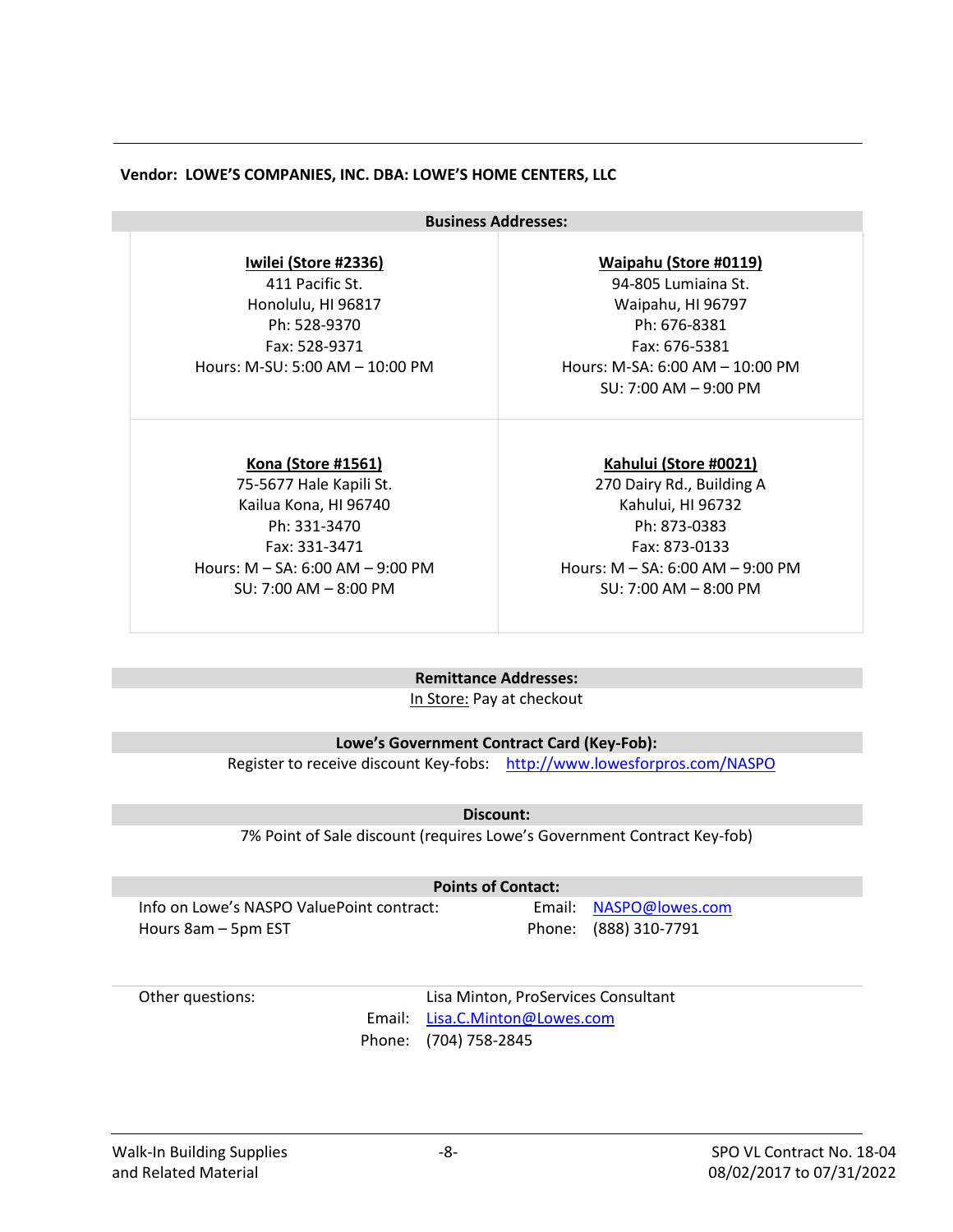#### **HOW TO USE THIS VENDOR LIST CONTRACT:**

#### **1. HOW TO CREATE A LOWESFORPROS ACCOUNT TO ORDER ONLINE**

- a. Go to [www.lowesforpros.com](http://www.lowesforpros.com/)
- b. Click "Register"
- c. Provide Account info
- d. Choose applicable level of government
- e. For organization's specific purchasing contract, choose NASPO ValuePoint.

#### **2. OBTAIN A LOWE'S GOVERNMENT CONTRACT CARD (KEY-FOB, Free of Charge)**

- a. Go to [http://www.lowesforpros.com/NASPO.](http://www.lowesforpros.com/NASPO)
- b. Under Register Now, Select "Hawaii" from the Select State drop-down menu.
- c. Select your Agency.
- d. Select the Quantity of Government Contract Key-fobs needed.
- e. Complete the Shipping Information and contact information.
	- i. You are responsible for all Lowe's Government Contract Cards issued to you.
- f. Click "Verify Address and Submit."
- g. The webpage will display a confirmation that your Lowe's Government Contract Key-fob(s) order has been placed.
- h. Allow 2-3 weeks for delivery. Lowe's Government Contract Key-fobs will need to be presented to the Store Employee at time of purchase for scan/entry.

#### **3. METHODS FOR PLACING YOUR ORDER**

- a. Shop in store
	- i. Go to any checkout register (except self-checkout) and present your Key-Fob to Store Employee.
	- ii. Carry-out the items purchased
	- iii. If requesting for delivery, request delivery at time of purchase and ask for the NASPO ValuePoint delivery rate.
	- iv. Requests for volume discounts (orders over \$1,500), see the ProService Desk at the store.
- b. Phone or Fax to Local Store
	- i. Specify:
		- 1. NASPO ValuePoint Contract Number (MA087), the SPO VL Contract Number (18-04), and your key-fob number (15 digit number).
		- 2. Delivery method.
			- a. Will-Call
			- b. Delivery (Charges apply. See Methods of Delivery)